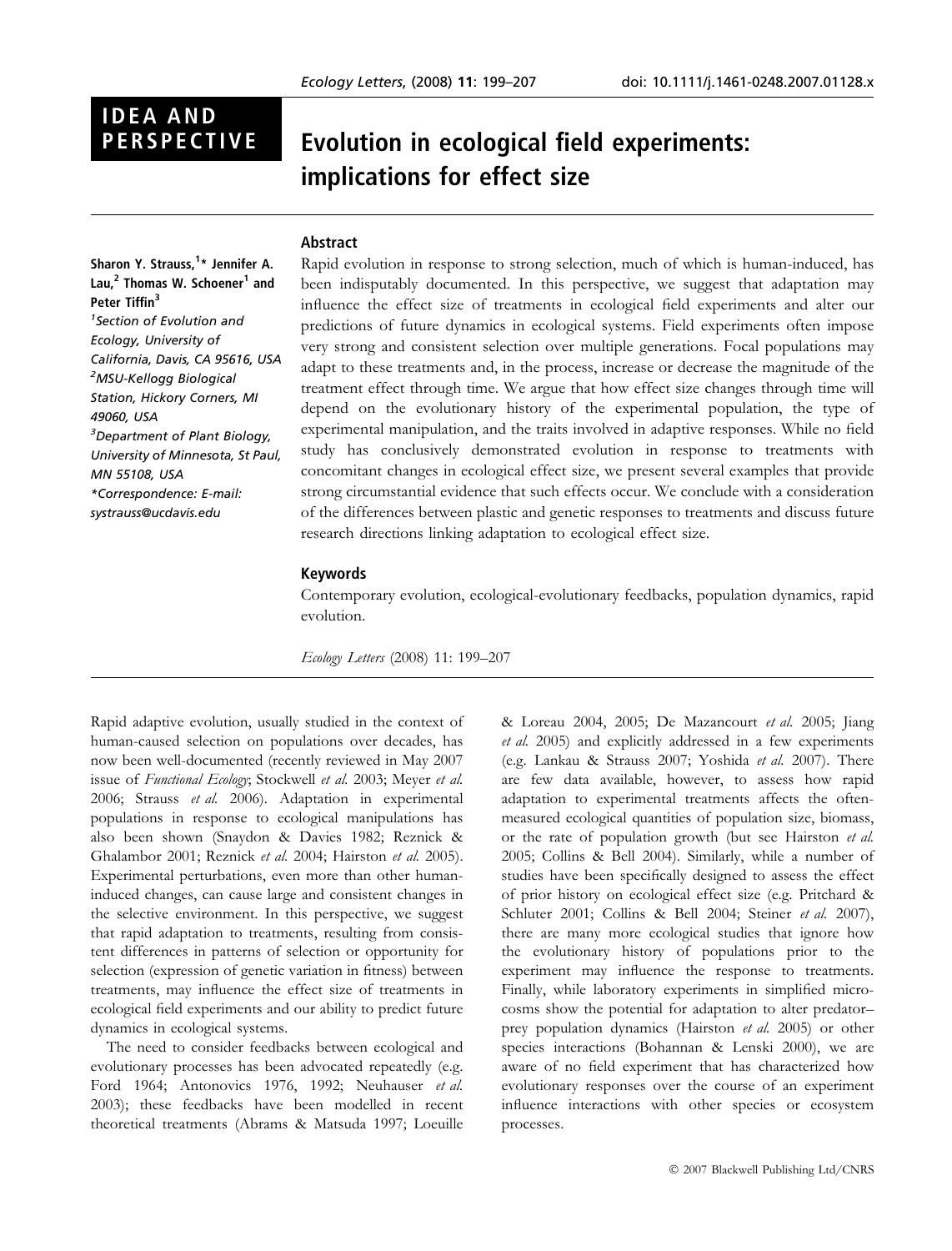Adaptation to both prior- and post-manipulation environments may affect responses to experimental treatments in both short-term and long-term field experiments [sometimes equated with 'pulse' and 'press' experiments, respectively (Bender et al. 1984)]. Short-term experiments, defined here as manipulations that are imposed within a generation, show the immediate response of a population to the treatment, and it has been argued, minimize impacts of indirect ecological effects (Schmitz 1998; Wootton 2002). Evolution may alter responses in short-term experiments if there is differential mortality among genotypes, and traits linked with survival also have effects on biomass, productivity, or other ecological responses. Multi-year⁄ generation experiments, in contrast, provide an opportunity to examine effects of a manipulated variable when integrated across temporal variation in abiotic conditions and densities of interacting species. Adaptation in long-term experiments can occur both through differential mortality and through differential recruitment or reproduction. Responses to both short- and long-term experimental manipulations can also be affected by the evolutionary history of experimental populations, something that has been proposed as a potential explanation for the small effects sometimes observed in competitor- and herbivore-removal experiments (Harper 1969; Connell 1980; Schoener 1983; Schluter 2000; DeWalt et al. 2004; Steiner et al. 2007). Despite the potential for adaptation to alter effect size in ecological experiments, to date no compelling empirical examples explicitly link the magnitude of ecological responses in field experiments to concomitant evolutionary change in traits.

#### DEFINITION OF EFFECT SIZE

For the purposes of this paper, we use the term effect size to refer to the magnitude of a response to an experimental manipulation, and formally define effect size in Fig. 1 as the log of the ratio of the treatment mean to the control mean [that measure recommended by Hedges et al. (1999)]. Ideally, effect sizes would be measured in units of population density, population growth rate, population biomass, or productivity, to be most applicable to ecological dynamics, although other response variables can be measured as well (e.g. behaviour, herbivore damage, etc.). We are particularly interested in how population projections might change with ongoing adaptation to treatments.

# EVOLUTIONARY HISTORY OF A POPULATION IS THE STARTING POINT FOR ADAPTATION

The evolutionary history of a population will determine the starting point from which populations may adapt to experimental treatments. Prior adaptation to one environment may limit or bias the range of genotypes available to respond to selection exerted by treatments, and can result in either underestimates or overestimates of long-term ecological responses. Two examples highlight the importance of evolutionary history. Steiner et al. (2007) found that clones of *Daphnia ambigua*, cultured from eggs in pond sediment collected prior to colonization by late-arriving Daphnia species, went extinct in laboratory competition experiments with these late-colonizing species. In contrast, D. ambigua clones that currently coexist with these competitors in the field were also able to coexist with them in the laboratory (Steiner et al. 2007). Thus, the effect size of Daphnia competitors on D. ambigua depends on the source/history of  $D$ . ambigua populations – whether the resurrected populations occupied the lake before or after colonization by competitors. Similarly, in two unpublished experiments conducted by Reznick and Endler, when guppies from an environment with a history of very low adult guppy predation were introduced to stream segments with high predation pressure on adult guppies, the experimental populations rapidly went extinct (Reznick, pers. comm.). The ecological effect of predation on completely naïve populations was much greater (extinction) than the effects of the same treatment when applied to populations of guppies with prior exposure to predators of juvenile guppies (multi-generation persistence of populations; Reznick et al. 2004). Conversely, if experimental treatments remove antagonists, short-term impacts of treatments on antagonist-adapted populations may be small (Lennartsson et al. 1997), but longer-term effects of antagonist removal may result in increased effect size, if organisms can adapt to capitalize on the antagonist-free environment, possibly by losing costly defences.

The role of history and its influence on effect size is not always clear-cut; for example, a priori we have no clear expectations for how a history with predators could affect the ability of individuals to adapt to mutualist species. We expect the effects of prior history to be most predictable when experimental manipulations are highly divergent from, or highly concordant with, prior history with respect to that manipulation (e.g. the effect of grazer removal on populations of previously ungrazed plants or on populations that have been historically grazed).

# ADAPTATION IN EXPERIMENTAL MANIPULATIONS

In the examples above, naïve populations went extinct before they could adapt to new competitors or predators. In the following paragraphs, we describe examples in which ongoing adaptation to experimental treatments occurs, or seems likely, and in which adaptation may affect estimates of treatment effects.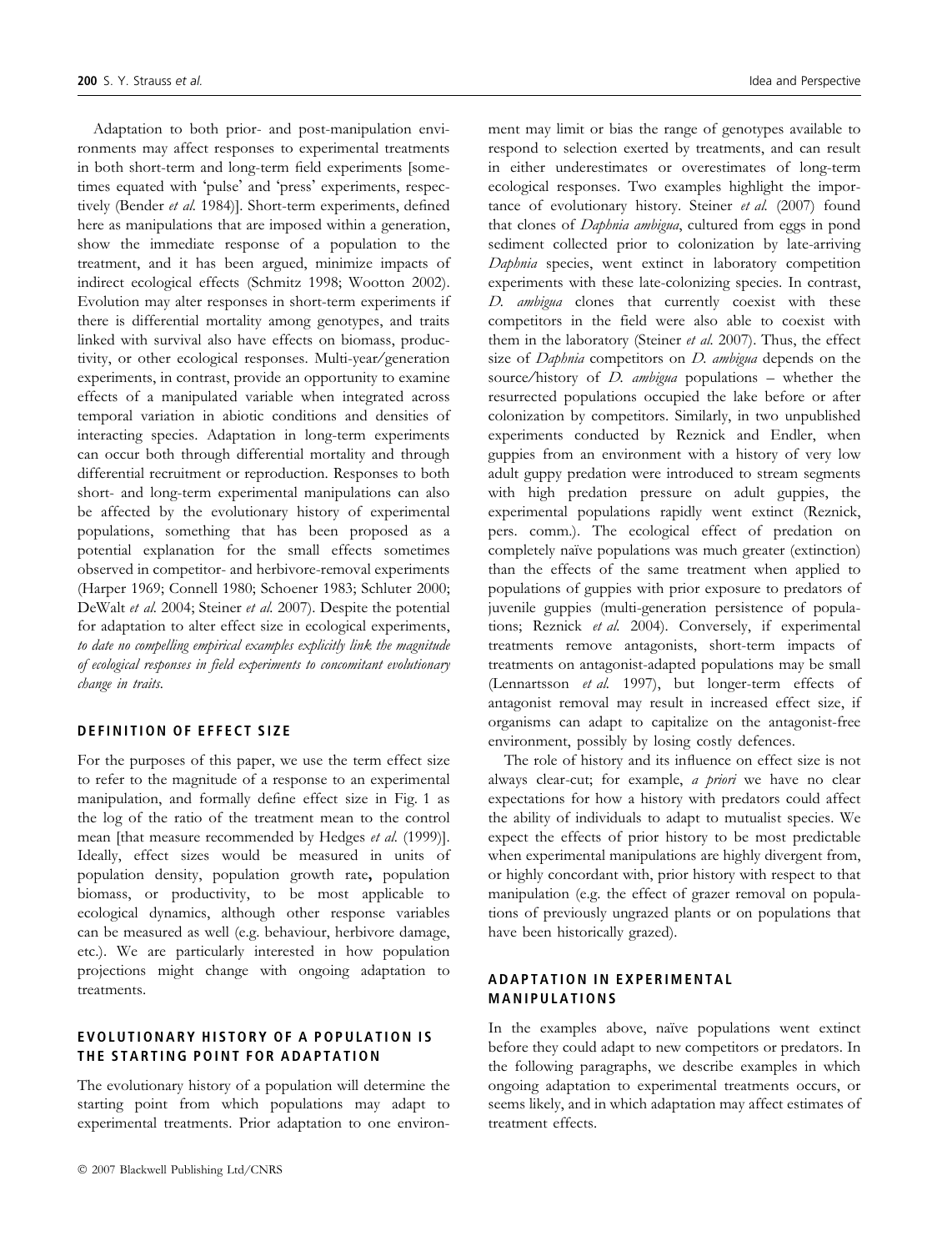#### Very long-term experiments: grasses at Rothamsted

In the Park Grass experiments at Rothamsted, adaptation has occurred in response to a diversity of experimental soil mineral additions over periods ranging from 6 to 112 years. Liming treatments, begun in 1920, increased soil pH and typically reduced the yield of the perennial grass Anthoxanthum odoratum (Snaydon 1970, Snaydon & Davies 1972, 1982). Adaptation by A. odoratum to these treatments had occurred within 50 years such that genotypes from the liming treatments were less affected by liming than genotypes from control (no lime) plots (Snaydon 1970; Snaydon & Davies 1972, 1982). Moreover, when 16 plots that had not been limed (but had received a variety of other soil treatments for decades) were split into adjacent, newly limed and unlimed (control) treatments, populations of A. odoratum adapted to minimize the detrimental effects of new liming treatments within 6 years (generations) (Snaydon & Davies 1982; Silvertown et al. 2005). Similarly, in longerrunning experiments, A. odoratum genotypes collected from plots with 112 years of P fertilization exhibited significantly greater biomass (by up to 20%) when fertilized with P relative to genotypes from no P-addition treatments. Thus, A. odoratum populations adapted to capitalize on P-availability, which resulted in an increase in the effect size of P addition on biomass through time. In all of these grass experiments, maternal effects were reduced or removed by growing tillers of all genotypes in a common environment prior to assessing effects of treatments. The results from the Park Grass experiments are also interesting because they show that adaptation occurred even in the face of gene flow across treatments, indicating that proximity of experimental



environments is not a reason to assume that adaptation will not occur.

Elements of these Rothamsted experiments were generally conducted over very long time scales, and the question remains whether adaptation to treatment typically occurs within more standard long-term field experiments of 6–10 years and few generations. Unlike in many natural systems (Grant & Grant 2002), the direction and magnitude of selection in experiments is often large and consistent,

Figure 1 Panels A and B represent some of the many possible ecological and evolutionary responses to experimental treatments, and are perhaps simplistic as they ignore constraints on population size owing to other density-dependent factors and costs of adaptation. Regardless, the panels illustrate how evolution can alter the ecological effect size of a treatment over time; effect sizes also change with adaptation when the more complicated processes described above are included in predictions (Tiffin 2000; Yoshida et al. 2007). Panel A represents possible changes in effect size on population variables (e.g. population size, growth rate, productivity, biomass) in response to a treatment that is beneficial (release from antagonist or beneficial manipulation like fertilization). Curves are drawn as linear, but could take on a number of functions. All treatments start at the same initial conditions. (a) Insufficient adaptive plasticity or lack of genetic variation leads to no response to beneficial manipulation, perhaps owing to prior history (e.g. release from competitor results in no response if prior adaptation has reduced detrimental effects of competitor); (b) plastic immediate response to manipulation leads to rapid treatment effect (short-term and long-term effects similar). (c) Benefits from manipulation increase over time through long-term plastic responses or adaptation, or both (e.g. Snaydon & Davies 1972, 1982) (long-term experiments provide different estimates of effect size from short-term experiments). Panel B depicts changes in effect size in response to a detrimental manipulation: (a) insufficient adaptive plasticity or lack of genetic variation in a naïve population leads to extinction; (b) reduction in effect size owing to adaptive plasticity but no subsequent adaptation – shortterm and final effect size remain the same, (c, d) short-term reduction in population size with subsequent plasticity plus adaptation by survivors to antagonist; in this case, the short-term effect of the manipulation is greater than the long-term effect moderated by plasticity and/or adaptation; (c) the antagonist treatment still reduces final population size relative to populations with no antagonist; (d) adaptation to antagonist results in an eventual positive, rather than negative, effect. Population sizes after adaptive evolutionary change could end up smaller than initial population sizes if costs of adaptation outweigh benefits of escape from antagonists (e.g. Yoshida et al. 2007; not depicted). In both panels, plateaued responses in the absence of evolutionary change may occur because of limits in adaptive plasticity, because indirect effects or other density-dependent ecological factors become limiting. Adaptive responses may plateau due to the previous ecological factors, plus limited genetic variation, fitness costs, or changes in the selective environment caused by manipulation.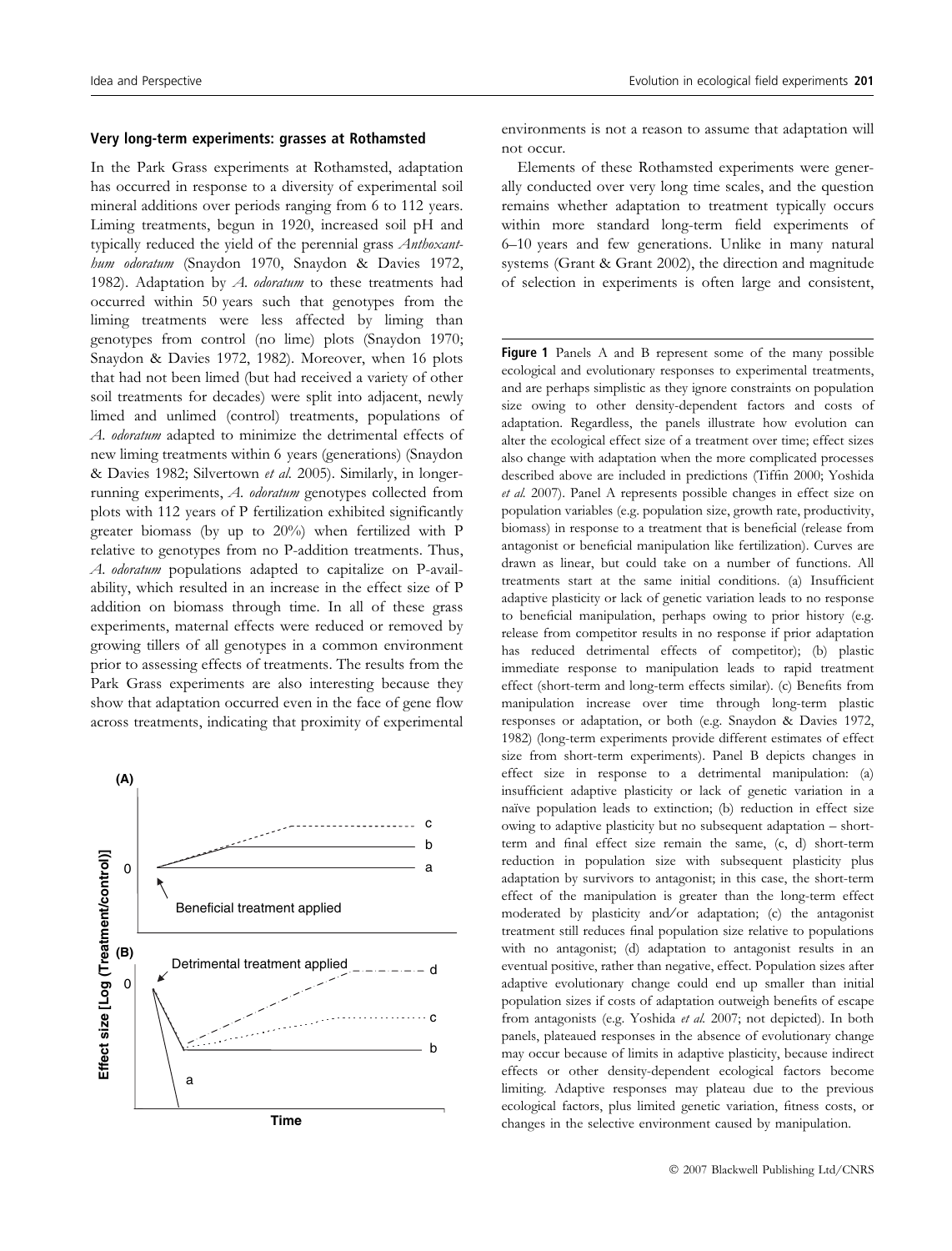although its strength may vary with the type of treatment. Removal of ambient levels of an interactor may be more variable in strength than experimental treatments using regular additions or subtractions of fixed amounts (nutrient or predator additions per capita of prey). For example, during a 6-year interval the mean annual ambient leaf damage levels from herbivores on Raphanus sativus in the field differed significantly among years and ranged from 9.6 to 17.9% (Strauss, unpubl. data); thus, herbivore removal treatments in the field likely had greater selective effects in some years than in others. Despite variation in the strength of selection from some treatments, numerous studies over short time scales have demonstrated differences in patterns of selection on traits as a result of experimental manipulations of the presence of: herbivores (e.g. Mauricio 2000, Pilson 2000), pollinators (Galen & Cuba 2001), predators (Losos et al. 2004), competitors (Lau et al. 2007), combinations of interactors (Gomez 2003; Rudgers & Strauss 2004; Irwin 2006; Lau 2006) or intensity of abiotic stress (Stanton et al. 2000; Steinger et al. 2003). In many of these studies, treatments also affected the predicted evolutionary response by influencing the opportunity for selection [i.e. the expression of genetic variation in fitness (e.g. Stanton et al. 2000)]. Below, we give some tantalizing examples in which evolutionary responses to changes in selection may occur during ecological experiments substantially shorter than those at Rothamsted, and in which ecological effect size may change concomitantly.

## Evolutionary changes in response to an elevated  $CO<sub>2</sub>$ environment

Understanding how plants respond to elevated  $CO<sub>2</sub>$  (eCO<sub>2</sub>) is important because these responses may alter interspecific interactions and because increases in plant biomass can act as biological sinks for carbon and can buffer against the impacts of rising  $CO<sub>2</sub>$  (Pepper et al. 2005). The growth of Lupinus perennis plants propagated from seeds collected from populations grown in ambient ( $aCO<sub>2</sub>$ ) or  $eCO<sub>2</sub>$  environments for 5 years prior in a free-air  $CO<sub>2</sub>$  enrichment experiment suggests that evolution may contribute to decreasing effects that eCO<sub>2</sub> has on biomass accumulation through time. Specifically, although genotypes collected from both  $aCO<sub>2</sub>$  and  $eCO<sub>2</sub>$  treatments were larger when reared in  $eCO<sub>2</sub>$  compared with aCO2 environments, genotypes collected from  $aCO<sub>2</sub>$  showed a much larger biomass increase in response to  $eCO<sub>2</sub>$  than did genotypes collected from  $eCO<sub>2</sub>$  (55% vs. 29% greater biomass for  $aCO<sub>2</sub>$  and  $eCO<sub>2</sub>$  populations, respectively; Lau and Tiffin, unpubl. data). These differences are likely genetic: similar effects were detected when seed weight was included in statistical models in an attempt to minimize non-genetic maternal effects. Because genotypes collected from longterm  $eCO<sub>2</sub>$  treatments show a weaker biomass response to  $eCO<sub>2</sub>$ , predictions based on short-term responses to  $eCO<sub>2</sub>$ could overestimate the ability of natural plant communities to act as carbon sinks. Differing magnitudes of response to  $CO<sub>2</sub>$  over time are generally attributed to physiological acclimatization, change in a limiting resource, plastic changes, or indirect effects – the potential role of evolutionary change is seldom considered.

#### Evolutionary changes may affect population dynamics

In a few studies, ignoring evolution has impeded a full understanding of ecological dynamics. Evolution affects oscillations in population densities of rotifer predators and algal prey in laboratory experimental microcosms (Yoshida et al. 2003, 2004). When prey populations were stocked with a single algal genotype (minimal opportunities for evolution), algae and rotifers exhibited short-term predator–prey phase oscillations as predicted by theory; in contrast, in microcosms started with multiple algal genotypes, algae and rotifers exhibited much longer population cycles, and oscillations were often out of phase (Yoshida et al. 2003, 2004); differences in cycling were attributed to evolution in algal prey populations. Similar experiments in a bacteria/phage system show that predator-prey cycles between bacteria and phage 'predators' in microcosms disappear completely when evolution is allowed to occur. Lack of cycling occurs because resistant bacterial strains are selectively favoured over susceptible strains in the presence of phage, and these do not cycle with phage (Yoshida et al. 2007). Thus, overall bacterial population dynamics changed from cycling to constant densities as a result of evolution in response to phage attack.

In field experiments, similar results obtain. Reznick et al. have shown that guppies in high predation environments exhibit different life histories (size at maturity, investment in reproduction, senescence, and age at first reproduction) from guppies in low predation environments (reviewed in Reznick & Ghalambor 2005). Laboratory rearing experiments demonstrate that guppies from replicated high and low-predation environments exhibit genetically based differences in life-history traits. When guppies are experimentally released from predation, reversion to low-predation life-history occurs within  $4-7$  years or  $\alpha$ . 7-13 generations (Reznick et al. 2004). Life-history adaptations to predation can significantly alter population growth rates of guppies in natural environments (Bronikowski et al. 2002); preliminary data on long-term effects of predation on guppy populations appear to integrate effects of predation rate, guppy adaptation to predators and costs of those adaptations, and release from intraspecific competition under high predation (Bronikowski et al. 2002; Reznick & Bryant 2007).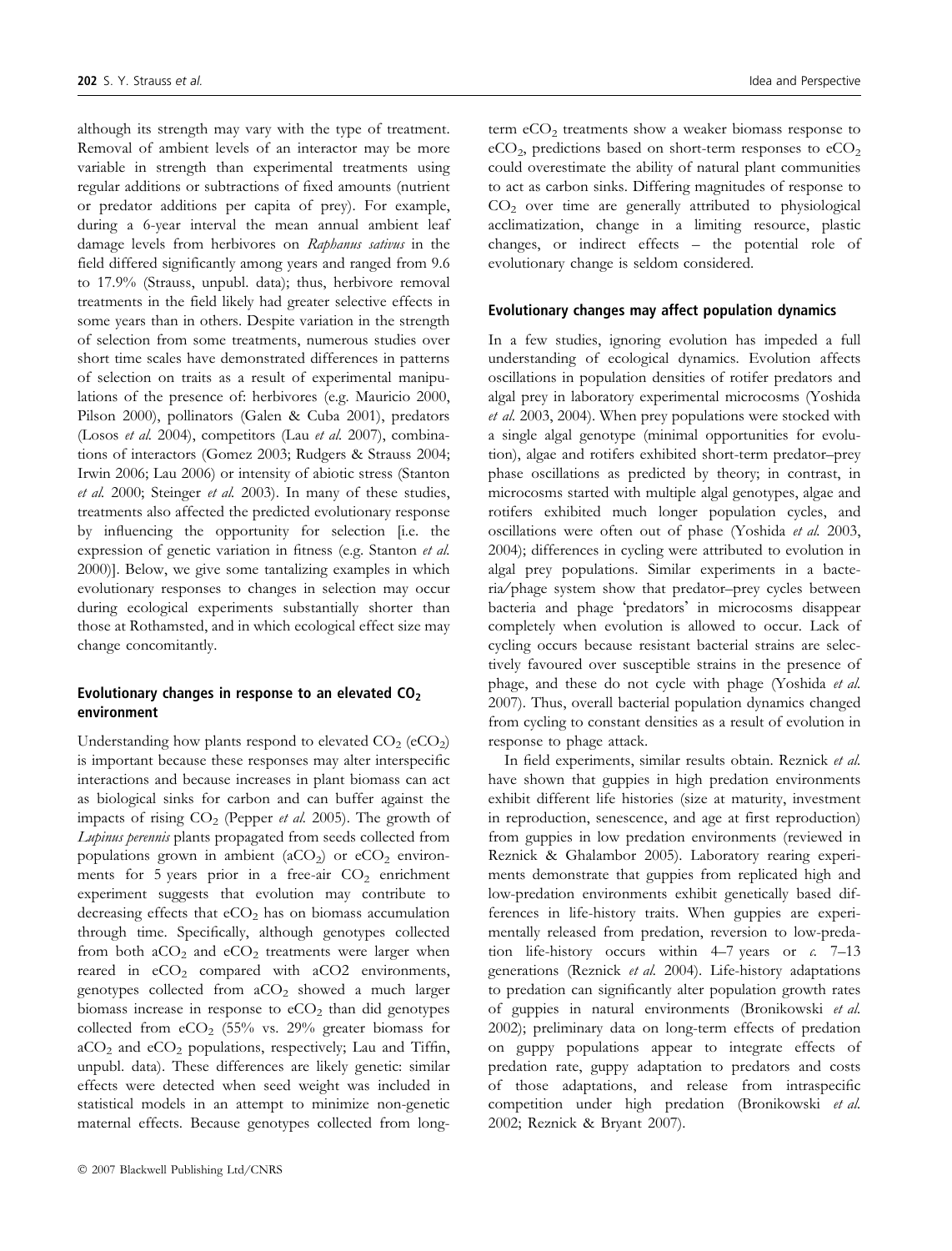Using predator introductions on islands, Schoener, Losos and Spiller combined experimental field manipulation of predation pressure with measurements of selection on prey, and concomitant estimates of the ecological effect size of predation through time (Schoener et al. 2002; Losos et al. 2004, 2006). Selection on Anolis sagrei limb length changes with predator addition treatments and limb length is both plastic and heritable in this species (Calsbeek & Smith 2007). Unfortunately, the two sets of experiments from which these data were collected, although perfectly set up to quantify the effect of adaptive evolution in limb traits on ecological effect sizes of predators, were prematurely terminated by hurricanes before the interplay between adaptation and population dynamics could be fully assessed.

# Evolution in a focal species may affect interactions with other community members

Evolution in one species over the course of an experiment might alter interactions with other community members. As part of a large experiment designed to understand interactive effects of  $CO<sub>2</sub>$  enrichment, nitrogen addition, and biodiversity, Reich et al. (2001) planted Lespidiza capitata from a common seed source into monocultures or plots with 12 species. In 2004, seven generations after initial planting, Lau et al. (2007) found that plants growing in monoculture plots were significantly more pubescent (hairy) than plants growing in high diversity treatments  $(F_{1,27} = 15.47)$ ,  $P = 0.0005$ ). A 23% difference in pubescence was also observed in plants reared from seeds collected from these plants and grown in a common greenhouse environment  $(F_{1,11} = 5.36, P = 0.04)$ , suggesting that the difference in pubescence is genetic rather than plastic, although maternal effects cannot be ruled out. The increased pubescence was negatively correlated with damage from generalist chewing herbivores in the field (Lau et al. 2007), and differences in pubescence and other plant traits explained 28% of the observed increase in generalist herbivory in high diversity plots compared with monocultures (plants in high-diversity environments experienced more generalist herbivore damage than plants in monocultures). Thus, the evolutionary change in pubescence may have increased the effect size of the diversity treatment on herbivore damage.

## Adaptive plasticity vs. adaptive evolutionary change and effect size

The most immediate organismal responses to a large change in the direction of selection are likely plastic changes in behaviour, growth, or other induced responses that can occur rapidly and persist for long periods (Mathis et al. 1996; Underwood 2000; Proulx & Magnan 2004; Duquette et al. 2005; Ferrari et al. 2005; Degenhardt & Lincoln 2006). If plastic responses to an ecological manipulation are rapid, we expect that there will be little difference between the shortterm and long-term effects of that manipulation in the absence of any evolutionary change. However, even plastic responses can require time. For example, cross-generational maternal effects (Sultan 1995; Rossiter 1996; Lundgren & Sultan 2005; Rogilds et al. 2005; Bashey 2006) appear after reproduction and thus may also contribute to differences in the magnitude of responses to an experimental treatment in short-term and long-term experiments, even in the absence of evolution. Note, too, that populations can harbour genetic variation in plastic responses (Underwood 2000; Proulx & Magnan 2004; Duquette et al. 2005); thus, plasticity may evolve within experimental treatments. Another important difference between purely plastic and evolutionary responses is that plastic responses are likely to be more rapidly reversible (e.g., Zufali & Rausher 2004), as they do not involve any changes in the genetic composition of a population: changes in the genetic composition of a population require time for differential mortality, recruitment, or reproduction.

#### Future directions and experimental approaches

Rapid evolution by a diversity of organisms over decades has occurred in cases of herbicide and pesticide application, human over-harvesting, trophy hunting, the presence of introduced species, defences against natural enemies, and specialization of predators and parasites (e.g. Carroll et al. 1997; Thompson 1998; Conover & Munch 2002; Coltman et al. 2003; Conover et al. 2005; Phillips & Shine 2006). In many cases, the nature of adaptation in response to these pressures is predictable: the acquisition of herbicide and pesticide resistance, early and smaller age at maturity when larger individuals are selectively harvested, smaller 'racks' on sexually mature trophy animals, etc. Our intent is to illustrate the potential for similar rapid evolution to alter the magnitude of treatment effects in ecological experiments when these experiments consistently alter the nature of selection over multiple generations. Furthermore, in both long-term and short-term experiments, the evolutionary history of the study population prior to the experimental manipulation may strongly influence at least the initial magnitude of the treatment effect, and likely also the trajectory of subsequent evolution. Adaptation may also affect interactions with other species. How adaptation affects ecological effect size has received very little attention, as typically, evolutionarily oriented studies measure changes in traits and individual fitness, but not population responses as a whole. Similarly, ecologically oriented studies seldom consider evolutionary responses.

There are several important processes that could temper the effects of adaptation to treatment on population size,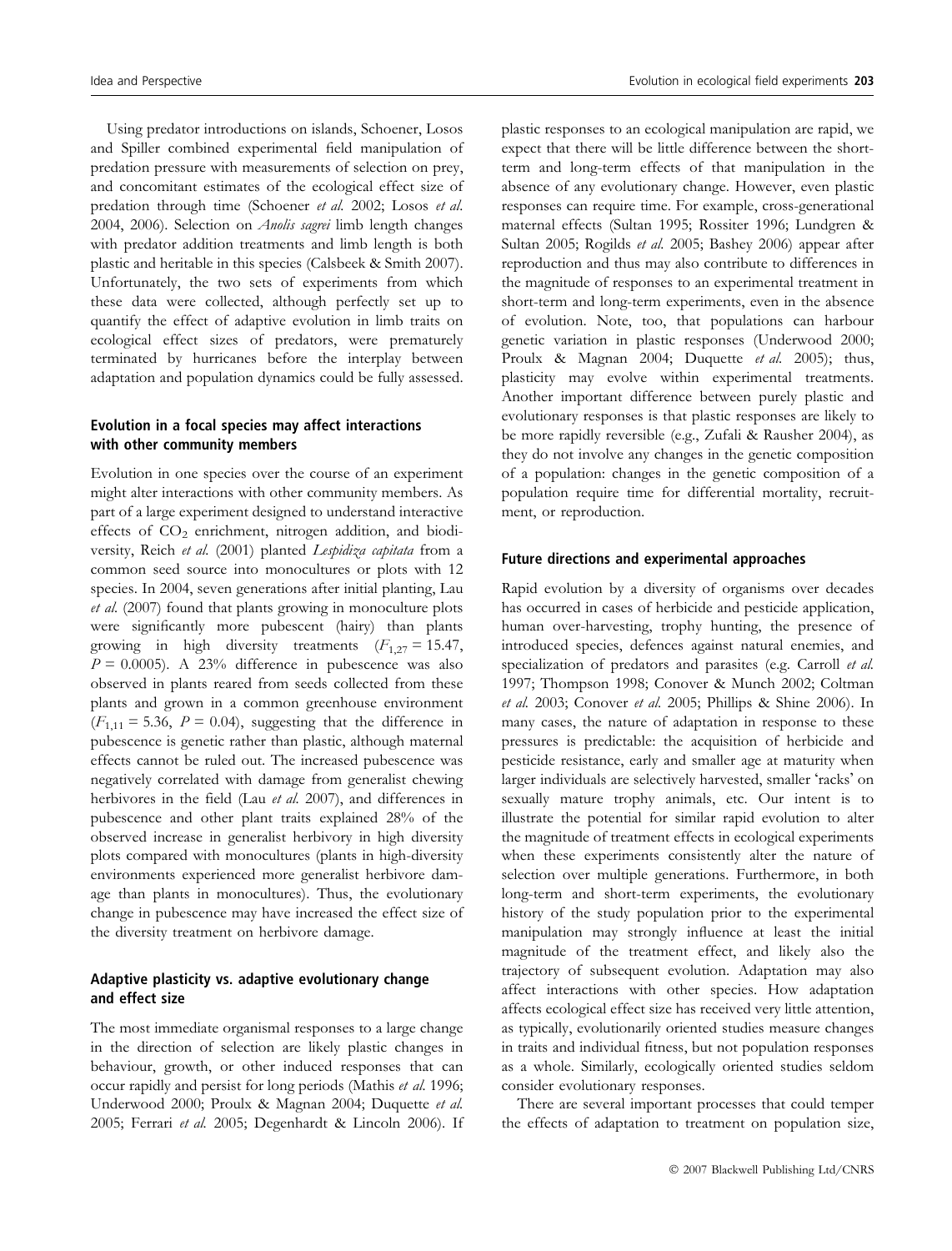growth rate or productivity. First, evolution will only occur if populations harbour genetic variation for traits associated with fitness in the novel environment. For example, while many plant species have colonized toxic mine tailings and show rapid adaptation to toxic soils, other plant species that are abundant in nearby communities fail to colonize tailings. The main difference between species able to colonize tailings and species that fail to colonize appears to be the presence of genetic variation for heavy metal tolerance in nearby populations (Bradshaw 1991). Second, ecological experiments could have unconsidered impacts on the population genetic structure of the experimental population. Treatments may alter breeding phenology or utilize small, isolated populations; both of these attributes may cause increased inbreeding or reduced effective population sizes, and these impacts may unrealistically promote or suppress adaptive responses. Third, and importantly, even if adaptation to treatment occurs, increased individual fitness may not translate into population-level increases in N, growth rate or population biomass. Ecologically, compensatory mortality and other density-dependent processes may negate changes in populations, even if individuals have adapted to treatments and have increased individual fitness. Evolutionarily, changes in traits may themselves alter population dynamics. For example, evolution of costly defences in response to increased predator or pathogen pressure may reduce absolute fitness (while increasing relative fitness) thereby causing reductions in host population sizes (Tiffin 2000; Yoshida et al. 2007). Conflicts between levels of selection also can counterintuitively diminish population fitness, even as individual fitness increases [e.g. conflicts between individual selection and group selection, conflicts between natural and sexual selection, or 'Darwinian suicide' (Fiegna & Velicer 2003; Webb 2003)]. The number of studies addressing whether evolutionary changes modulate population-level responses to ecological manipulations is too few to know when these effects will occur and how strong these effects will be.

Ideally, one would like to be able to predict how adaptive evolution affects ecological effect size. One possibility is that adaptation will be most important when the ecological perturbation has a large effect (but not so large that it is outside of what populations have experienced in the past). Larger experimental perturbations could magnify fitness differences between genotypes and thereby increase evolutionary potential. If perturbations are too large, however, populations may be driven extinct before adaptation occurs [as in Steiner et al.'s (2007) experiments with Daphnia, and Reznick and Endler"s (unpubl. data) guppy experiments]. In the Park Grass experiment described earlier, the level of genetic divergence between treatments after 6 years of experimental manipulation was correlated with the magnitude of ecological effect, indicating that treatments with the

largest ecological effects will at least sometimes result in large evolutionary responses (Snaydon & Davies 1982). Surprisingly, there appear to be few data available to evaluate whether larger ecological perturbations result in more rapid evolution of ecologically important traits.

Another expectation is that populations will respond to antagonistic or stress-causing manipulations differently than beneficial manipulations. When experimental manipulations dramatically decrease fitness, we predict a large initial ecological effect and a decline in population size, assuming population sizes are related directly to fecundity. If a population harbours genetic variation for a trait that would lessen these fitness impacts, that trait will be expected to evolve rapidly, thereby reducing the magnitude of the manipulation"s initial effect on population sizes (bottom panel, Fig. 1). So, for an introduced competitor, we expect character displacement to decrease impacts on fitness, and for a novel predator, we expect the evolution of antipredator behaviours or morphology that would reduce the ecological impact of predation. In contrast, when an experimental treatment is beneficial (fertilization, release from antagonist), we predict an increase in the magnitude of the treatment effects as selection favours genotypes that can best take advantage of the beneficial manipulation (top panel, Fig. 1; results of Rothamsted experiment on P-addition described above). Again, for population size to change with adaptation to treatment, we assume that adaptation results in increases in absolute, as well as relative fitness, and that the effects of adaptation are not counterbalanced by population regulation from other densitydependent factors, or by costs of adaptations. Changes in effect size will ultimately reflect the interplay of trait changes, accompanying costs of adaptation, covariance between the trait and the ecological response variable, and altered ecological interaction strengths resulting from adaptation.

# Testing for an evolutionary contribution to ecological responses

The paucity of studies attempting to quantify the effect that adaptation has on ecological effect sizes does not appear to be due to experimental intractability – experimental investigation of the interplay between adaptation and ecological effect sizes should not be particularly onerous, at least in some systems. Either vertical or horizontal approaches can be employed to assess evolutionary contributions to ecological responses. A vertical approach would require comparing the ecological effect size on genotypes present at the beginning of an experiment to genotypes present at the end of an experiment. This approach would, of course, be possible only with organisms in which propagules can be preserved (e.g. plant seeds, Daphnia, bacteria, etc.). In this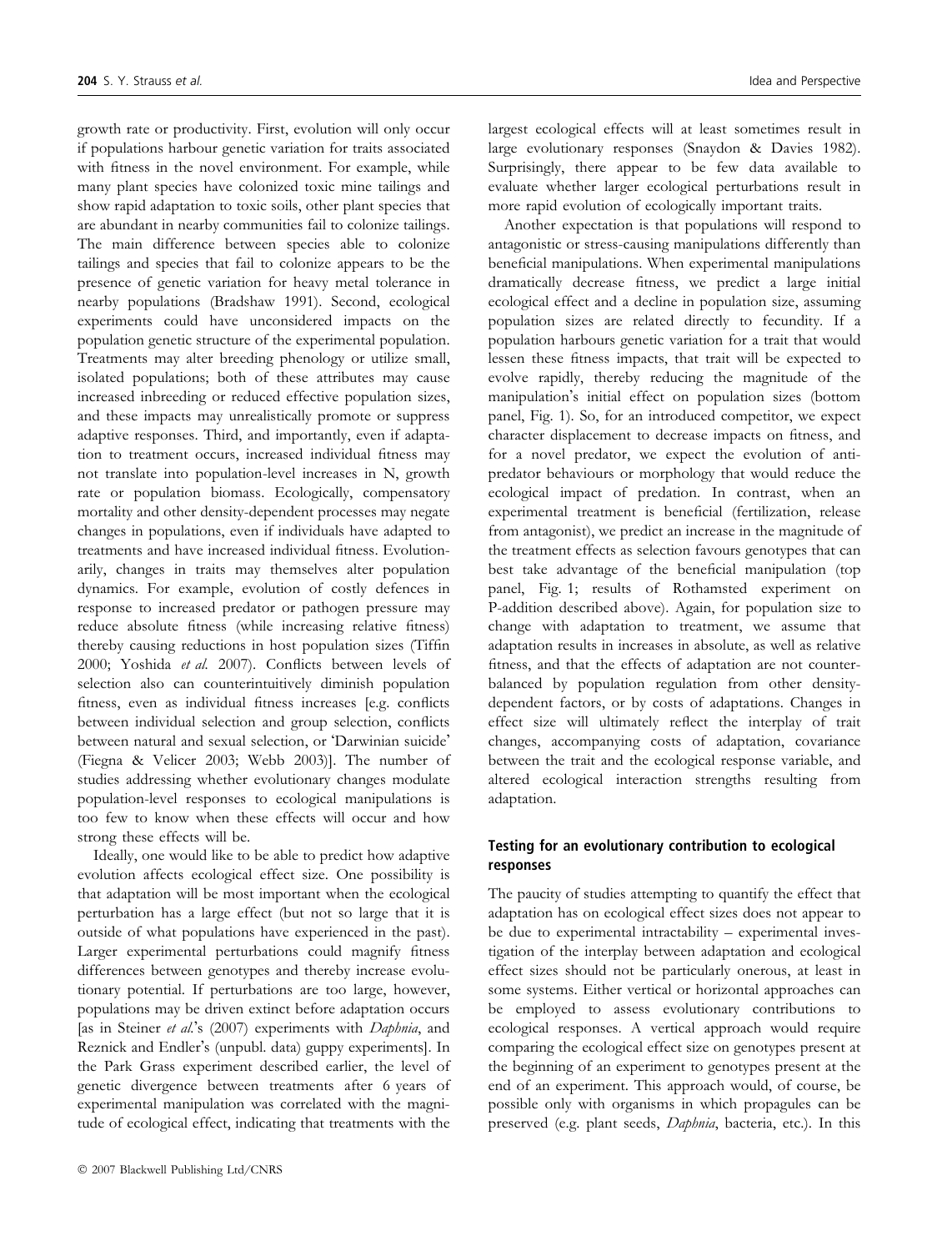case, careful controls for vigour loss and maternal effects would entail at least one generation in a common environment prior to assessing response to treatments in early and late populations. A horizontal approach, in contrast, would involve assaying a representative sample from populations randomly assigned to different treatments at the end of (or midway through) an experiment. Again, it will be important to minimize any maternal effects and account for the contribution of plastic responses. Therefore, for either vertical or horizontal approaches, the contribution adaptation has made to effect sizes could be estimated by (1) sampling genotypes (either at the beginning and end in the case of vertical approach, or from control and treatment environments in the horizontal approach); (2) growing or raising these genotypes in a common environment to minimize maternal effects and plastic responses; and (3) assaying genotypes (or their progeny) by putting representatives from each treatment back into all experimental environments. If genotypes collected from controls show different responses to manipulations than those collected from other treatments, or if genotypes from the beginning of the experiment show different population responses from later genotypes, then evolution within treatments may contribute to the total ecological response. The magnitude of these effects could also be assessed at this point. Finally, to include the impact of evolutionary history in these responses, one could include multiple source populations in the experiment that differ in their history with the manipulated variable.

#### CONCLUSIONS

Increased awareness of the importance of the selective environment prior to imposing an ecological treatment and the potential for adaptation to occur during an ecological experiment could improve our understanding of population and community responses to experimental perturbations; these considerations can also be important in correctly identifying the mechanistic basis underlying the effects of experimental manipulations. Only multi-year experiments can estimate the long-term effects of ecological perturbations, including the role that evolution plays in response to ecological manipulations. Multi-generation experiments will also incorporate commonly found cross-generational plastic responses (i.e. maternal, paternal or grand-parental effects). Data from studies examining evolutionary responses to ecological manipulations and the impact those evolutionary changes have on the ecological response are needed to determine when evolutionary responses are most likely to occur and how evolutionary responses alter interpretation of results or long-term predictions. Future work in long-term experiments could also address basic questions in evolutionary ecology that have received little attention, including: (1) How often do adaptive responses to treatments alter effect sizes in ecological experiments? (2) What is the relationship between the magnitude of ecological and evolutionary responses? and (3) How do evolutionary changes affect reversibility (whether a system can return to its pre-manipulation state) and responses to future changes in selective pressures?

#### ACKNOWLEDGEMENTS

Inspiration for this paper came from long-term experiments supported by NSF grants to: S.Y.S (DEB-0416326), P. T. and co-PIs (IOS-0417097), T.W.S. and co-PIs (DEB-0444763). This is KBS contribution no. 1435. We also thank J. M. Gomez, D. Reznick and T.B. Smith for generously sharing data, conversation and results. J. B. Losos, M.W. Schwartz and J.J. Stachowicz provided insightful comments on a draft. Thanks to editors and referees for suggestions to improve the manuscript.

#### **REFERENCES**

- Abrams, P. & Matsuda, H. (1997). Prey evolution as a cause of predator–prey cycles. Evolution, 51, 1740–1748.
- Antonovics, J. (1976). The input from population genetics: ''The new ecological genetics''. Syst. Bot., 1, 233–245.
- Antonovics, J. (1992). Towards community genetics. In: Plant Resistance to Herbivores and Pathogens: Ecology, Evolution, and Genetics (eds Fritz, R.S. & Simms, E.L.). University of Chicago Press, Chicago, IL, pp. 426–429.
- Bashey, F. (2006). Cross-generational environmental effects and the evolution of offspring size in the Trinidadian guppy Poecilia reticulata. Evolution, 60, 348–361.
- Bender, E.A., Case, T.J. & Gilpin, M.E. (1984). Perturbation experiments in community ecology - theory and practice. Ecology, 65, 1–13.
- Bohannan, B.J.M. & Lenski, R.E. (2000). Linking genetic change to community evolution: insights from studies of bacteria and bacteriophage. Ecol. Lett., 3, 362-377.
- Bradshaw, A.D. (1991). Genostasis and the limits to evolution. Philos. Trans. R. Soc. Lond. B Biol. Sci., 333, 289-305.
- Bronikowski, A.M., Clark, M.E., Rodd, F.H. & Reznick, D.N. (2002). Population-dynamic consequences of predator-induced life history variation in the guppy (Poecilia reticulata). Ecology, 83, 2194.
- Calsbeek, R. & Smith, T.B. (2007). Probing the adaptive landscape using experimental islands: density-dependent natural selection on lizard body size. Evolution, 61, 1052–1061.
- Carroll, S.P., Dingle, H. & Klassen, S.P. (1997). Genetic differentiation of fitness-associated traits among rapidly evolving populations of the soapberry bug. Evolution, 51, 1182-1188.
- Collins, S. & Bell, G. (2004). Phenotypic consequences of 1,000 generations of selection at elevated  $CO<sub>2</sub>$  in a green alga. Nature, 431, 566–569.
- Coltman, D.W., O"Donoghue, P., Jorgenson, J.T., Hogg, J.T., Strobeck, C. & Festa-Bianchet, M. (2003). Undesirable evolutionary consequences of trophy hunting. Nature, 426, 655-658.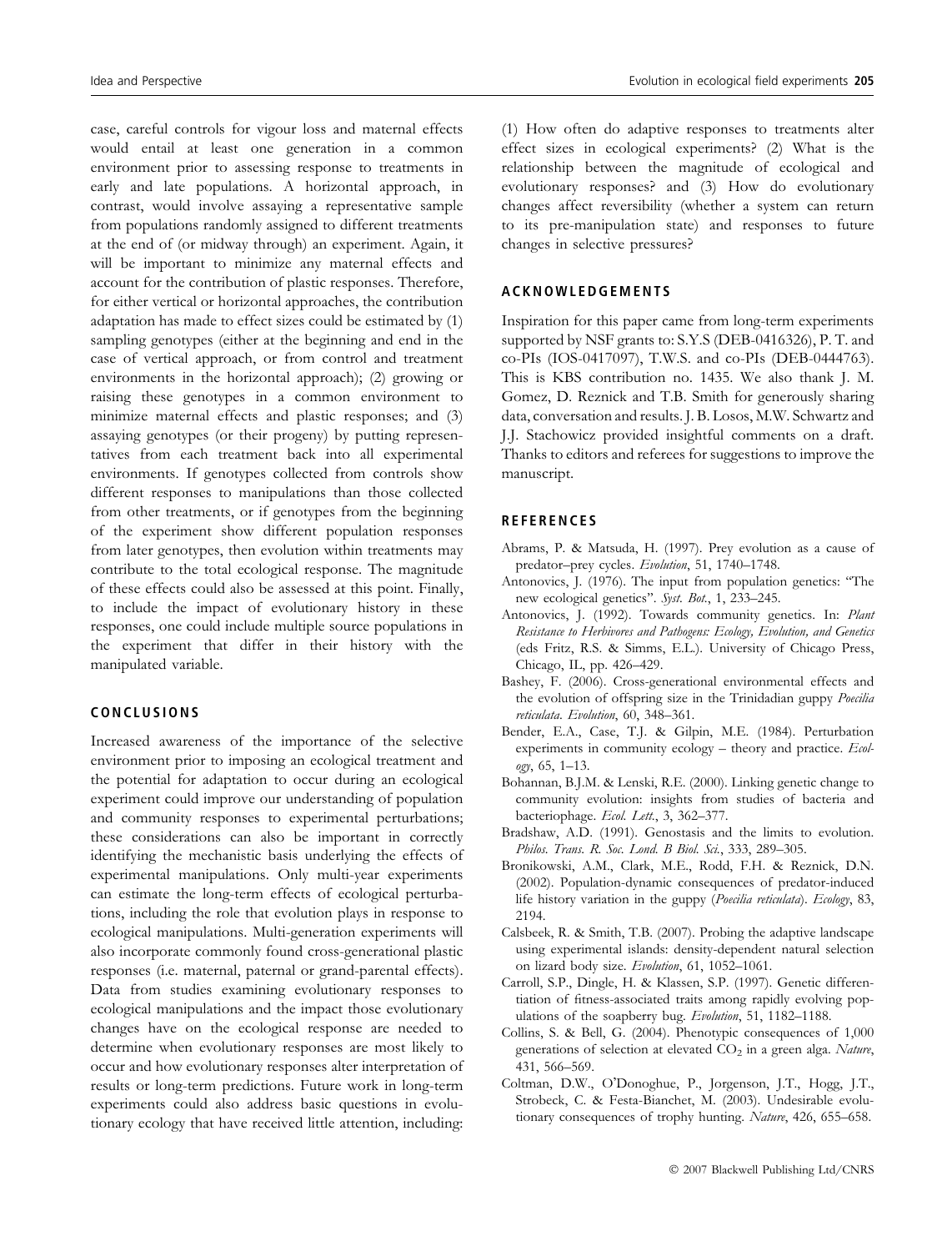- Connell, J.H. (1980). Diversity and the coevolution of competitors, or the ghost of competition past. Oikos, 35, 131–138.
- Conover, D.O. & Munch, S.B. (2002). Sustaining fisheries yields over evolutionary time scales. Science, 297, 94–96.
- Conover, D.O., Arnott, S.A., Walsh, M.R. & Munch, S.B. (2005). Darwinian fishery science: lessons from the Atlantic silverside (Menidia menidia). Can. J. Fish. Aquat. Sci., 62, 730–737.
- De Mazancourt, C., Loreau, M. & Dieckmann, U. (2005). Understanding mutualism when there is adaptation to the partner. J. Ecol., 93, 305–314.
- Degenhardt, D.C. & Lincoln, D.E. (2006). Volatile emissions from an odorous plant in response to herbivory and methyl jasmonate exposure. *J. Chem. Ecol.*, 32, 725-743.
- DeWalt, S.J., Denslow, J.S. & Ickes, K. (2004). Natural-enemy release facilitates habitat expansion of the invasive tropical shrub Clidemia hirta. Ecology, 85, 471–483.
- Duquette, S.L., Altwegg, R. & Anholt, B.R. (2005). Factors affecting the expression of inducible defences in *Euplotes*: genotype, predator density and experience. Funct. Ecol., 19, 648–655.
- Ferrari, M.C.O., Trowell, J.J., Brown, G.E. & Chivers, D.P. (2005). The role of learning in the development of threat-sensitive predator avoidance by fathead minnows. Anim. Behav., 70, 777– 784.
- Fiegna, F. & Velicer, G.J. (2003). Competitive fates of bacterial social parasites: persistence and self-induced extinction of Myxococcus xanthus cheaters. Proc. R. Soc. Lond. B Biol. Sci., 270, 1527–1534.
- Ford, E.B. (1964) Ecological Genetics. Methuen, London, 335 pp
- Galen, C. & Cuba, J. (2001). Down the tube: pollinators, predators, and the evolution of flower shape in the Alpine skypilot, Polemonium viscosum. Evolution, 10, 1963-1971.
- Gomez, J.M. (2003). Herbivory reduces the strength of pollinatormediated selection in the Mediterranean herb Erysimum mediohispanicum: consequences for plant specialization. Am. Nat., 162, 242–256.
- Grant, P.R. & Grant, B.R. (2002). Unpredictable evolution in a 30 year study of Darwin's finches. Science, 296, 707-711.
- Hairston, N.G., Ellner, S.P., Geber, M.A., Yoshida, T. & Fox, J.A. (2005). Rapid evolution and the convergence of ecological and evolutionary time. Ecol. Lett., 8, 1114-1127.
- Harper, J.L. (1969). The role of predation in vegetational diversity. In: Diversity and Stability in Ecological Systems (eds. Woodwell, G.M. & Smith, H.H.). Brookhaven National Laboratory Symposium, US Dept. of Commerce, National Bureau of Standards, Springfield, VA 22, pp. 48–62.
- Hedges, L.V., Gurevitch, J. & Curtis, P.S. (1999). The meta-analysis of response ratios in experimental ecology. Ecology, 80, 1150– 1156.
- Irwin, R.E. (2006). The consequences of direct versus indirect species interactions to selection on traits: pollination and nectar robbing in Ipomopsis aggregata. Am. Nat., 116, 315–328.
- Jiang, L., Schofield, O.M.E. & Falkowski, P.G. (2005). Adaptive evolution of phytoplankton cell size. Am. Nat., 166, 496-505.
- Lankau, R.A. & Strauss, S.Y. (2007). Mutual feedbacks maintain genetic diversity and species diversity within a plant community. Science, 317, 1561-1563.
- Lau, J.A. (2006). Evolutionary responses of native plants to novel community members. Evolution, 60, 56-63.
- Lau, J.A., Strengbom, J., Stone, L.R., Reich, P.B. & Tiffin, P. (2007). Direct and indirect effects of  $CO<sub>2</sub>$  enrichment, N fer-

tilization, and community diversity on plant–enemy interactions. Ecology, in press.

- Lennartsson, T., Tuomi, J. & Nilsson, P. (1997). Evidence for an evolutionary history of overcompensation in the grassland biennial Gentianella campestris (Gentianaceae). Am. Nat., 149, 1147–1155.
- Loeuille, N. & Loreau, M. (2004). Nutrient enrichment and food chains: can evolution buffer top-down control? Theor. Popul. Biol., 65, 285–298.
- Loeuille, N. & Loreau, M. (2005). Evolutionary emergence of sizestructured food webs. Proc. Natl Acad. Sci. U.S.A, 102, 5761-5766.
- Losos, J.B., Schoener, T.W. & Spiller, D.A. (2004). Predator-induced behaviour shifts and natural selection in field-experimental lizard populations. Nature, 432, 505–508.
- Losos, J.B., Schoener, T.W., Langerhans, R.B. & Spiller, D.A. (2006). Rapid temporal reversal in predator-driven natural selection. Science, 314, 1111.
- Lundgren, M.R. & Sultan, S.E. (2005). Seedling expression of cross-generational plasticity depends on reproductive architecture. Am. *J. Bot.*, 92, 377–381.
- Mathis, A., Chivers, D.P. & Smith, R.J.F. (1996). Cultural transmission of predator recognition in fishes: intraspecific and interspecific learning. Anim. Behav., 51, 185–201.
- Mauricio, R. (2000). Natural selection and the joint evolution of tolerance and resistance as plant defenses. Evolutionary Ecology, 14, 491–507.
- Meyer, J.R., Ellner, S.P., Hairston, N.G., Jones, L.E. & Yoshida, T. (2006). Prey evolution on the time scale of predator-prey dynamics revealed by allele-specific quantitative PCR. Proc. Natl Acad. Sci. USA, 103, 10690-10695.
- Neuhauser, C., Andow, D.A., Heimpel, G.E., May, G., Shaw, R.G. & Wagenius, S. (2003). Community genetics: expanding the synthesis of ecology and genetics. Ecology, 84, 545-558.
- Pepper, D.A., Del Grosso, S.J., McMurtrie, R.E. & Parton, W.J. (2005). Simulated carbon sink response of shortgrass steppe, tallgrass prairie and forest ecosystems to rising  $CO<sub>2</sub>$ , temperature and nitrogen input. Global Biogeochem. Cycles, 19, 1-20. GB1004.
- Phillips, B.L. & Shine, R. (2006). An invasive species induces rapid adaptive change in a native predator: cane toads and black snakes in Australia. Proc. R. Soc. B Biol. Sci., 273, 1545–1550.
- Pilson, D. (2000). Herbivory and natural selection on flowering phenology in wild sunflower, Helianthus annuus. Oecologia, 122, 72–82.
- Pritchard, J.R. & Schluter, D. (2001). Declining interspecific competition during character displacement: summoning the ghost of competition past. Evol. Ecol. Res., 3, 209-220.
- Proulx, R. & Magnan, P. (2004). Contribution of phenotypic plasticity and heredity to the trophic polymorphism of lacustrine brook charr (Salvelinus fontinalis M.). Evol. Ecol. Res., 6, 503–522.
- Reich, P.B., Knops, J., Tilman, D., Craine, J., Ellsworth, D., Tjoelker, M. et al. (2001). Plant diversity enhances ecosystem responses to elevated  $CO<sub>2</sub>$  and nitrogen deposition. Nature, 411, 824.
- Reznick, D. & Bryant, M. (2007). Comparative long-term markrecapture studies of guppies (Poecilia reticulata): differences among high and low predation localities in growth and survival. Ann. Zool. Fenn., 44, 152-160.
- Reznick, D.N. & Ghalambor, C.K. (2001). The population ecology of contemporary adaptations: what empirical studies reveal